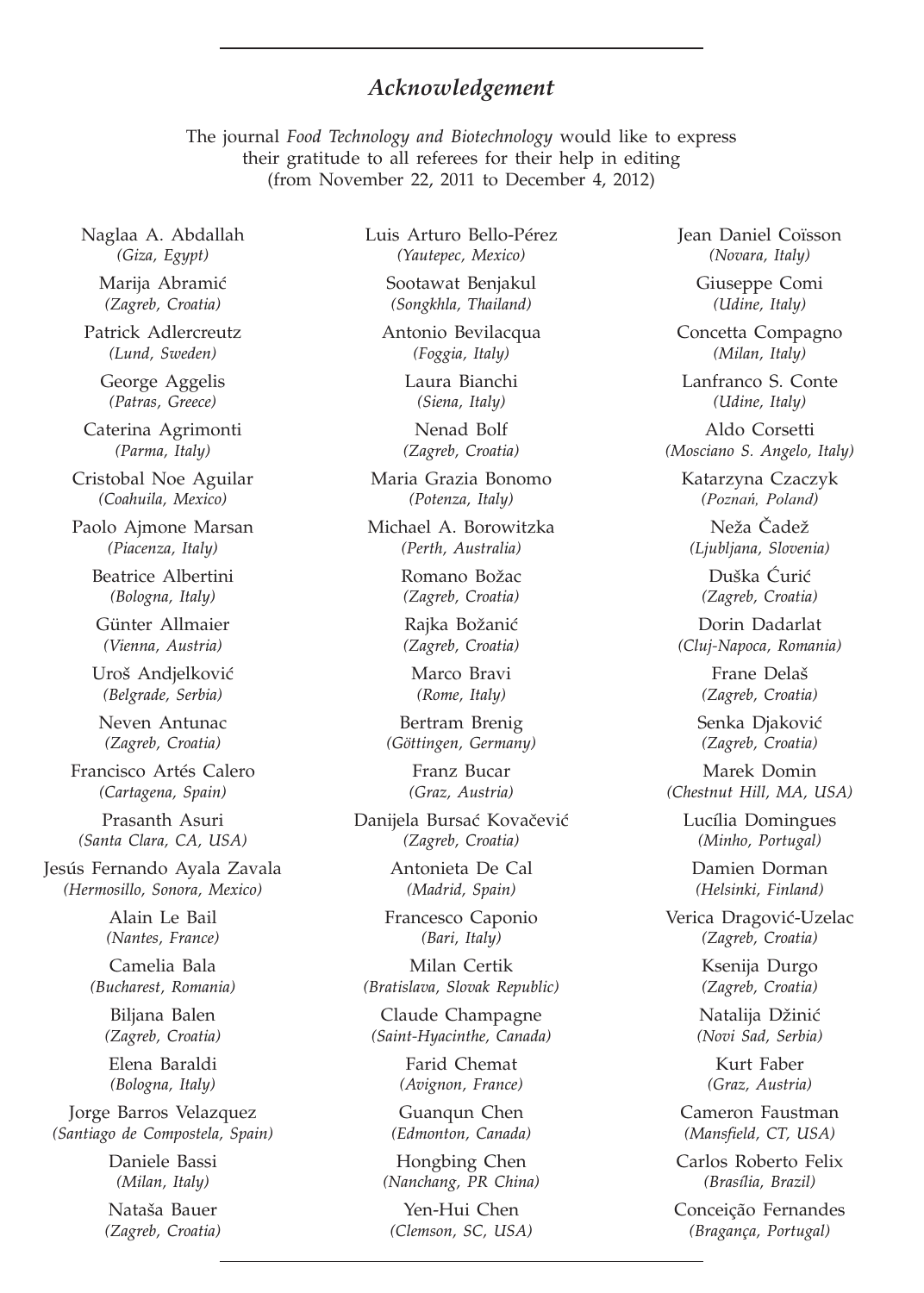Roberto Fernández-Lafuente *(Madrid, Spain)*

> Isabel C. F. R. Ferreira *(Bragança, Portugal)*

> > Graham Fleet *(Sydney, Australia)*

Bertram Fong *(Palmerston North, New Zealand)*

> Jadranka Frece *(Zagreb, Croatia)*

Heike Frerichs *(Hamburg, Germany)*

Ana Frígola Canoves *(Valencia, Spain)*

María De La Fuente *(Pontevedra, Spain)*

> Hrvoje Fulgosi *(Zagreb, Croatia)*

Kata Galić *(Zagreb, Croatia)*

Cristina Garcia-Viguera *(Espinardo, Spain)*

Richard Gawel *(Glen Osmond, Australia)*

Jasminka Giacometti *(Rijeka, Croatia)*

Yolanda Gilaberte *(Zaragoza, Spain)*

Terezija Golob *(Ljubljana, Slovenia)*

Sara Gomand *(Leuven, Belgium)*

Vicente M. Gómez López *(Espinardo, Spain)*

> Božidar Grabarić<sup>†</sup> *(Zagreb, Croatia)*

Zorana Grabarić *(Zagreb, Croatia)*

Danko Hajsig *(Zagreb, Croatia)*

Rajni Hatti-Kaul *(Lund, Sweden)*

Efimia Hatzidimitriou *(Thessaloniki, Greece)*

> Zoran Herceg *(Zagreb, Croatia)*

Barbara Hohn *(Basel, Switzerland)*

Paul Hooykaas *(Leiden, the Netherlands)*

Predrag Horvat *(Zagreb, Croatia)*

Daslav Hranueli *(Zagreb, Croatia)*

Janez Hribar *(Ljubljana, Slovenia)*

Dubravka Hršak *(Zagreb, Croatia)*

Lan Hu *(Boston, MA, USA)*

Francois van Jaarsveld *(Stellenbosch, South Africa)*

> Polona Jamnik *(Ljubljana, Slovenia)*

Branka Javornik *(Ljubljana, Slovenia)*

Sibila Jelaska *(Zagreb, Croatia)*

Tomislav Jemrić *(Zagreb, Croatia)*

Barbara Jeršek *(Ljubljana, Slovenia)*

Gerold Jerz *(Braunschweig, Germany)*

> Damir Ježek *(Zagreb, Croatia)*

Diuro Iosić *(Providence, RI, USA)*

Thierry Jouenne *(Mont-Saint-Aignan, France)*

Frans Kampers *(Wageningen, the Netherlands)*

> Danijel Karolyi *(Zagreb, Croatia)*

Constance Katelaris *(Sydney, Australia)*

Maria Katsikogianni *(Leeds, UK)*

> Saša Kazazić *(Zagreb, Croatia)*

Ma Kedong *(Dalian, PR China)*

Asaduzzaman Khan *(Changsha, PR China)*

> Dietrich Knorr *(Berlin, Germany)*

Michael Komaitis *(Athens, Greece)* Draženka Komes *(Zagreb, Croatia)* Blaženka Kos *(Zagreb, Croatia)* Yordan Kostov *(Baltimore, MD, USA)* Karin Kovačević Ganić *(Zagreb, Croatia)* Zrinka Kovarik *(Zagreb, Croatia)* Stephen Kowalczykowski *(Davis, CA, USA)* Lidija Kozačinski *(Zagreb, Croatia)* Branko Kozulić *(Zadar, Croatia)* Andrej Kržan *(Ljubljana, Slovenia)* Christian P. Kubicek *(Vienna, Austria)* Judit Kucsera *(Szeged, Hungary)* Želimir Kurtanjek *(Zagreb, Croatia)* Goran Kušec *(Osijek, Croatia)* Vesna Lelas *(Zagreb, Croatia)* Branka Levaj *(Zagreb, Croatia)* Aihua Liang *(Taiyuan, China)* Flávia Lopes Passos *(Viçosa, Spain)* Zoran Luković *(Zagreb, Croatia)* Željan Maleš *(Zagreb, Croatia)* Edi Maletić *(Zagreb, Croatia)* Milena Mandić *(Osijek, Croatia)* Gordana Maravić Vlahoviček *(Zagreb, Croatia)* Martina Marchetti-Deschmann

*(Vienna, Austria)*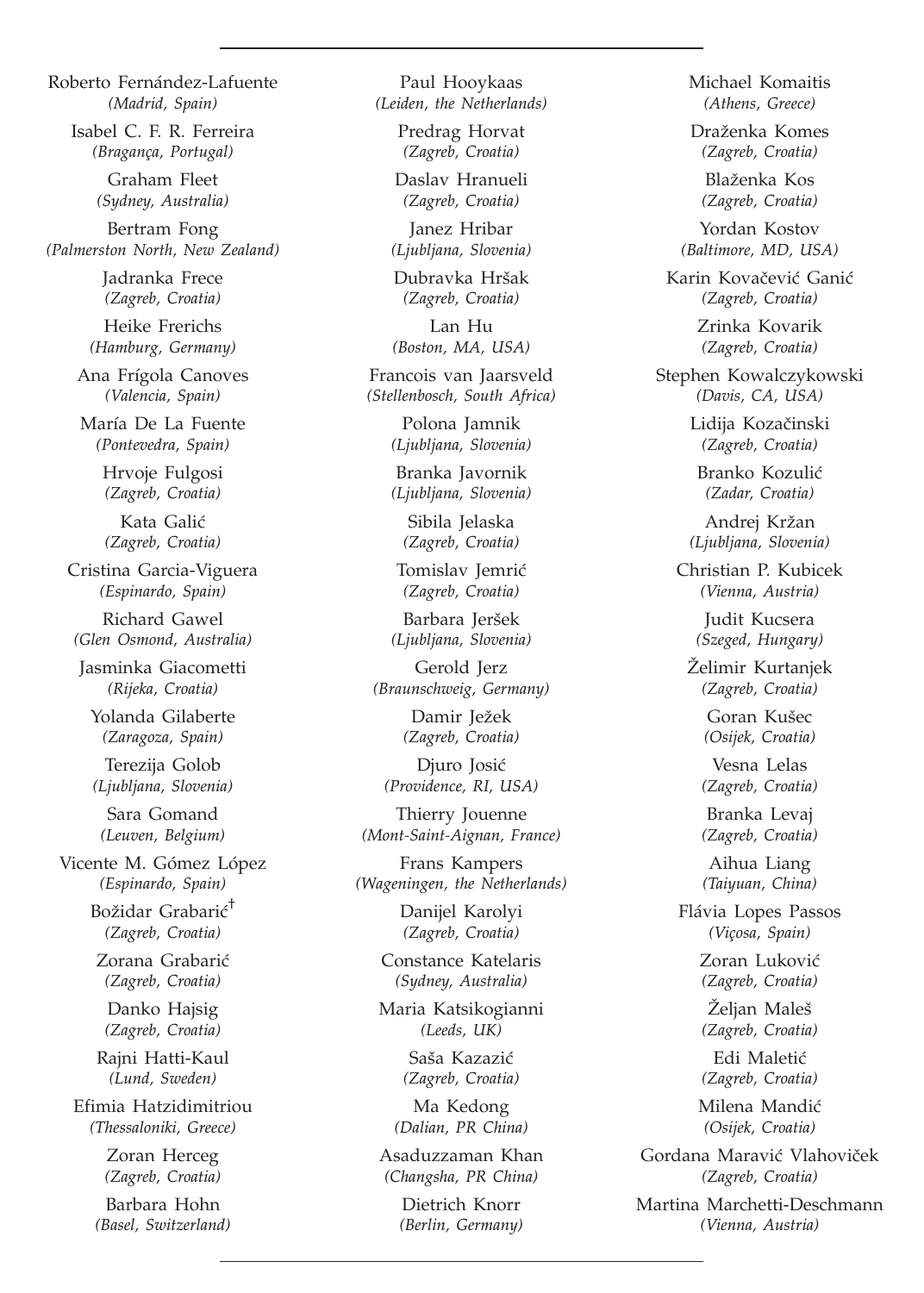Slavomir Marcincak *(Kosice, Slovak Republic)*

> Ksenija Markov *(Zagreb, Croatia)*

Juliana Martin do Prado *(Campinas, SP, Brazil)*

Ginés Benito Martínez Hernández *(Cartagena, Spain)*

> Lucie Masse *(Sherbrooke, Canada)*

> Tomoko Matsuda *(Yokohama, Japan)*

Yu I. Matveev *(Moscow, Russia)*

Francisco Maugeri Filho *(Campinas, SP, Brazil)*

> Helga Medić *(Zagreb, Croatia)*

Fwu-Long Mi *(Taoyuan, Taiwan)*

Laura Micheli *(Rome, Italy)*

Boris Mildner *(Zagreb, Croatia)*

Damiano Gustavo Mita *(Napoli, Italy)*

David Alexander Mitchell *(Curitiba, Paraná, Brazil)*

> Hans-Jürg Monstein *(Linköping, Sweden)*

Antonio Morata Barrado *(Madrid, Spain)*

John A. Morgan *(West Lafayette, IN, USA)*

> Nasrin Moshtaghi *(Mashhad, Iran)*

> Yeshayahu Nitzan *(Ramat-Gan, Israel)*

Ivana Novak *(Zagreb, Croatia)*

Sergio J. Ochatt *(Dijon, France)*

Pedro H. Oliveira *(Lisbon, Portugal)* Sandi Orlić

*(Rovinj, Croatia)*

Jan Oszmianski *(Wroc³aw, Poland)*

Jordi Pagán *(Lleida, Spain)*

Alfredo Palop *(Cartagena, Spain)*

Maria Llanos Palop *(Toledo, Spain)*

Ashok Pandey *(Trivandrum, India)*

Maria Papagianni *(Thessaloniki, Greece)*

Marcel Pârvu *(Cluj-Napoca, Romania)*

> Hrvoje Pavlović *(Osijek, Croatia)*

Conrad Perera *(Auckland, New Zealand)*

Jasna Peter-Katalinić *(Rijeka, Croatia)*

Angelika Petrasch *(Vienna, Austria)*

> Nevio Picci *(Rende, Italy)*

Juergen Pleiss *(Stuttgart, Germany)*

Franc Pohleven *(Ljubljana, Slovenia)*

Michaela Ponta *(Cluj-Napoca, Romania)*

Luciana Porto de Souza Vandenberghe *(Curitiba, PR, Brazil)*

Charalampos Proestos *(Athens, Greece)*

> Andrea Raiković *(Ghent, Belgium)*

Muhammad Ibrahim Rajoka *(Faisalabad, Pakistan)*

> Cinzia Randazzo *(Catania, Italy)*

Vladimir Rapić *(Zagreb, Croatia)*

Wim Reybroeck *(Merelbeke, Belgium)*

Miria Ricchetti *(Paris, France)*

Suzana Rimac Brnčić *(Zagreb, Croatia)*

Darly Rodrigues Pompeu *(Belen, Brazil)*

Sara Rodríguez-Mozaz *(Girona, Spain)*

> Irena Rogelj *(Ljubljana, Slovenia)*

> > Yrjo H. Roos *(Cork, Ireland)*

Marco de Rosa *(Naples, Italy)*

José Augusto Rosário Rodrigues *(Campinas, SP, Brazil)*

> Liliana Rotaru *(Iasi, Romania)*

Ioannis Roussis *(Ioannina, Greece)*

Ivan Sabolić *(Zagreb, Croatia)*

Jean-Michel Salmon *(Montpellier, France)*

> John Samelis *(Ioannina, Greece)*

Todd R. Sandrin *(Phoenix, AZ, USA)*

Flaviano dos Santos Martins *(Belo Horizonte, Brazil)*

> Pedro Sanz Martínez *(Madrid, Spain)*

> > Pawel Satora *(Krakow, Poland)*

Andrea Scaloni *(Naples, Italy)*

Helmut Schwab *(Graz, Austria)*

Mauro Serafini *(Rome, Italy)*

Jose Mauricio Sforcin *(Botucatu, Brazil)*

Arun Dev Sharma *(Jalandhar, Punjab, India)*

Jaspreet Singh *(Palmerston North, New Zealand)*

> Anita Slavica *(Zagreb, Croatia)*

Sonja Smole Možina *(Ljubljana, Slovenia)*

Sara Spilimbergo *(Trento, Italy)*